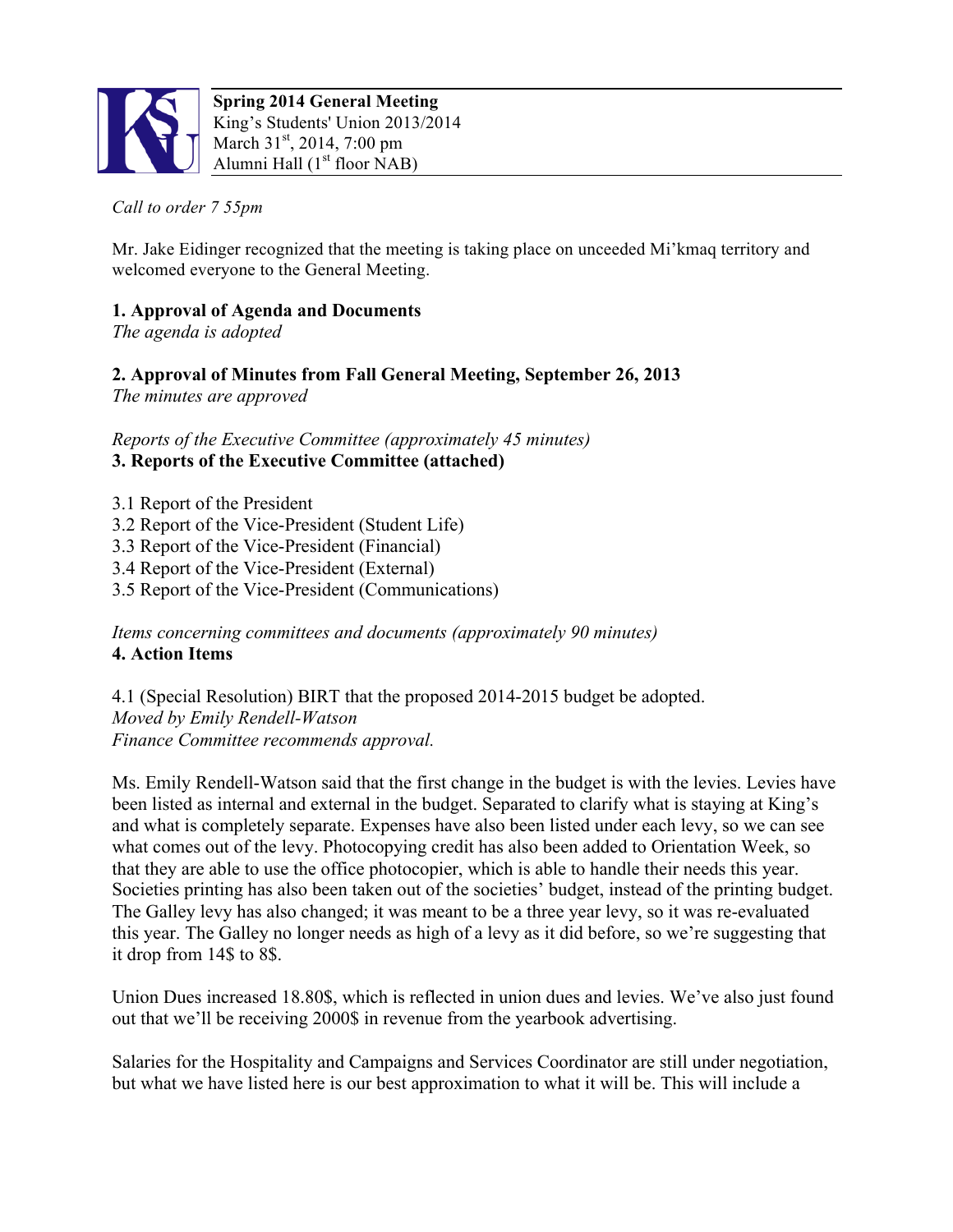raise, and a bus pass for the Hospitality Manager. All of the UHP honoraria have stayed the same, though CUBE has been split into two separate positions (each will receive 250\$).

We are proposing a summer executive honoraria, 1500\$ for the president and 1000\$ to be split between one or two other signing authorities who stay. The finance committee and executive have discussed this at great length, and is what the union needs. The president supervises orientation week coordinators and staff people, and attends board of governors meeting. We also need two signing authorities in the city.

Executive honoraria – increased by just under 1400\$. Comes out to 550\$/month, which would cover most student's rent. It can't be a salary, or a per hour pay, because that will never be covered by the budget. Finance Committee has looked at this all year, researching, and it's important to note that this amount, although it is a significant raise is still nowhere near what other unions of comparable size pay their executive. Hope is that this amount will compensate for the full time job that executive is.

Committees – they have been separated in this budget by the executive who chairs them. These amounts were decided based on the size of the committee, how often they meet, and what kind of work is required. Events committee for example is very large, 12 or 13 people, and though it doesn't meet very frequently they need a bigger amount of money because their meetings could be 4-5 hours. Yearbook is a very small group of people who put in a lot of hours, often every week.

Mr. Evan McIntyre asked if this would just be for food and compensation.

Ms. Emily Rendell-Watson said yes, they provide snacks for the membership, that kind of stuff.

Auditing – this number is from the accountant, shouldn't change too much. Many of the expenses have been stable for the next few years. Contingency fund has absorbed miscellaneous fees, so it's bumped up, which is great. Insurance has already been paid, so that is how much it will cost. Office supplies is based off of what we spent last year. Photocopying is lower because societies' printing has been taken out. Staff cellphones were taken out of telephone and internet, for clarity.

Union operations – sexual health products has been added, because the Campaigns and Services Coordinator has been purchasing sexual health products for the past few years, and has cost the union around a thousand dollars. The campus safety officer will still have a budget. Events has gone up to reflect the ideas that Alex Bryant has for next year. Outreach events is stuff like things for the Remembrance Day ceremony, or food for general meetings. The handbook should have advertising revenue – the cost is listed, but should also generate revenue as well. The legal fund has gone up because we'll be in contract negotiations and creating risk management policies, so we'll be using our lawyers more. Travel and conferences has increased to reflect the fact that we'd like to send an extra person to the CFS meeting in late May/early June. Travel bursaries has also been bumped up, so that there'll be a 1000\$ per semester, so people on exchanges or away will have equal access. First semester will roll over to the second, if there is anything left.

We'll be left with a surplus of just over 600\$.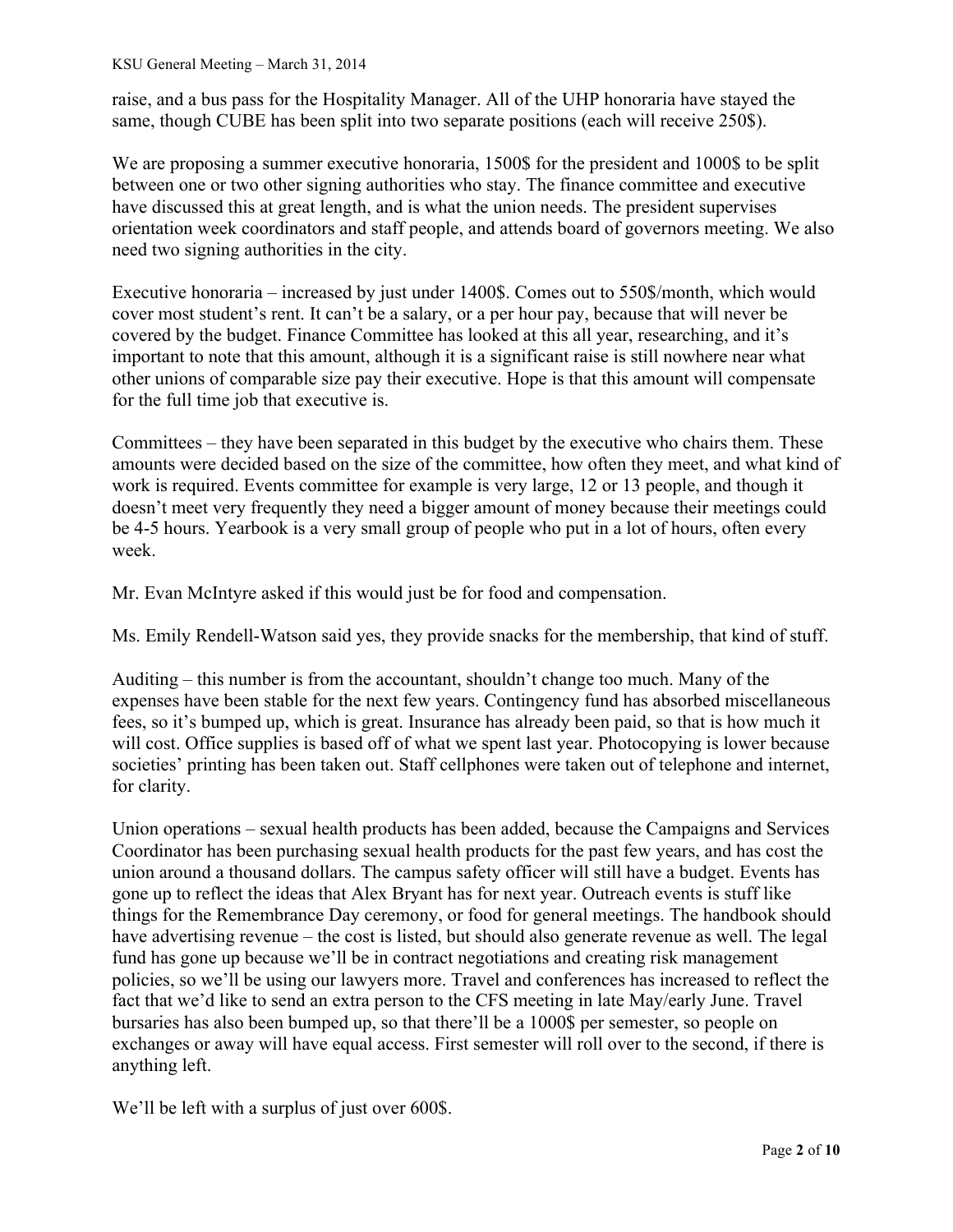Mr. Evan McIntyre said that although the printing cost was reduced through the societies change, it's still 3000\$.

Ms. Emily Rendell-Watson said that it's at 4000\$ for this year.

Mr. Jake Clancey-Edwards said that the travel and conferences – that's 1000\$ for sending a single person to the CFS? Why send the extra person?

Ms. Emily Rendell-Watson said that it's four people total, and it's open to everyone, not just executive. There has been a lot of interest; we pay a flat fee for everyone, and the CFS pays the travel, and the flat fee is subject to change. It's around 790\$/person. The full 1000\$ likely wouldn't be used, but we don't have an exact number.

Mr. Jake Clancey-Edwards asked why it was separate from travel bursaries.

Ms. Emily Rendell-Watson said that general a member would apply for a bursary, this is something that we apply for in the union, and we send people on behalf of local 11. There are two spots in the spring and four in the winter – this is something we can plan for.

Mr. Connor asked if there was any information on specific expenditures from the budget.

Mr. Alex Bryant said that we're meant to release a year end statement at the fall GM, which will explain everything we did in the past year. The year before us didn't have the year end statements ready, so we couldn't present them at this fall GM, but we will be next year. We compare what we spent the previous year to what we want to spend the next year; we use these budgets for checking how much we have been spending when we make a new budget.

Ms. Eleanor Hornbeck asked about the contingency fund – are we adding to it?

Ms. Emily Rendell-Watson said that it's higher because we added a line to it, but it's just money that's set aside for contingencies'.

Ms. Eleanor Hornbeck said that a few years ago we were going to take money out of the Galley contingency fund – what's in that.

Ms. Emily Rendell-Watson said that the Galley fund could be used for special projects; the union would have a plan for all these projects.

Ms. Anna asked why campus safety funding decreased.

Ms. Emily Rendell-Watson said that we added a sexual health products line; before we had been overspending on campus safety because they were spending on sexual health products. We've actually increased the safety line, just removed sexual health products spending from that line.

Ms. Anna asked what examples of special projects are.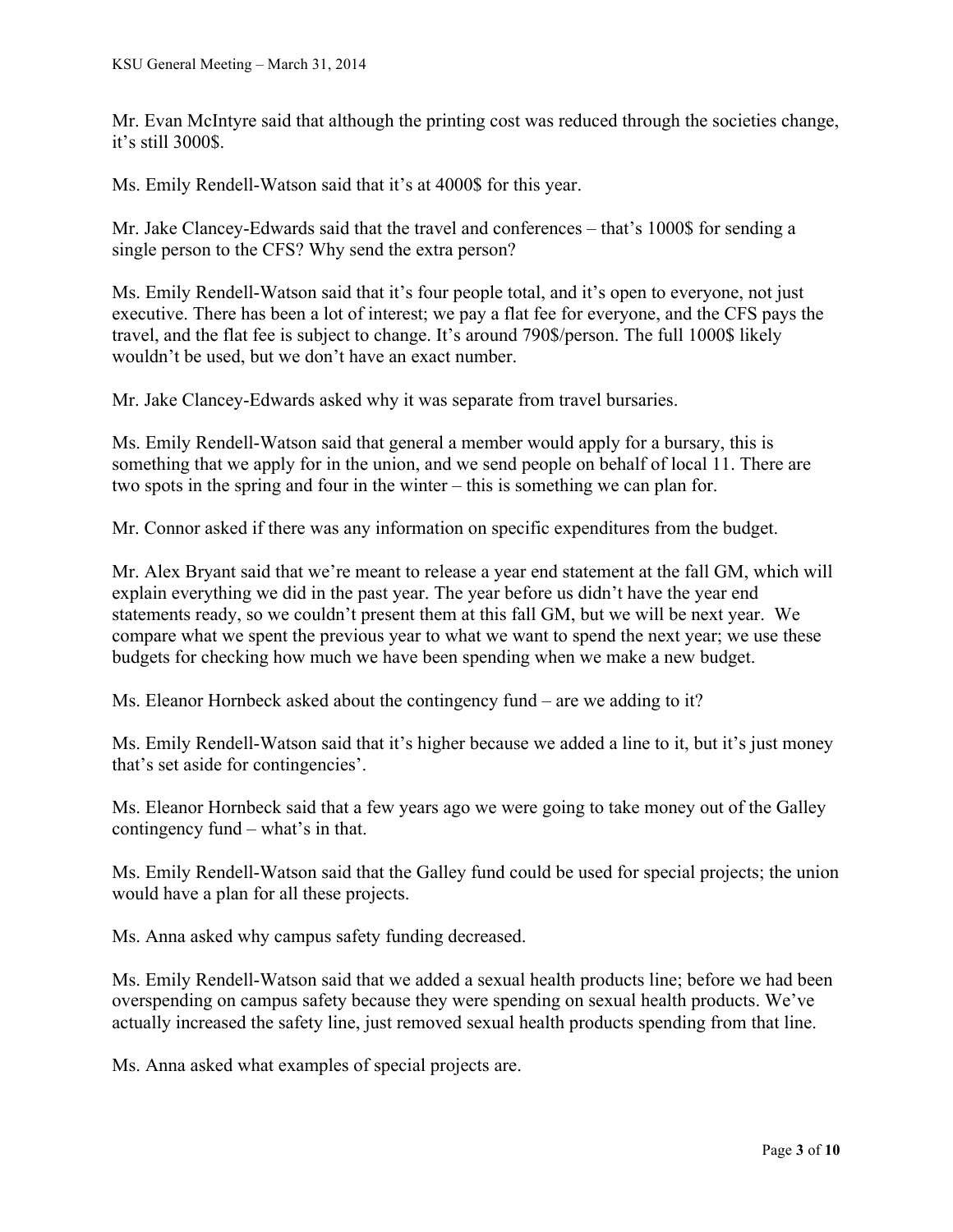Mr. Alex Bryant said last year it was the sound system in the wardroom; we spend it on things that come up year to year. It's for anyone, we were approached by the staff in the wardroom in that case. We made a call for anyone to approach us last year. We split the payments with the DSS for the speakers.

Mr. Ben asked about the yearbook line.

Mr. Alex Bryant said that we pay a flat fee for the yearbook whether we produce one or not – we're on a contract that we can't get out of, didn't produce one last year, but we're doing two this year. They're free, and we do advertising to offset costs. There's been a lot of talk about whether or not we want to have a yearbook in the future.

Mr. Jake Clancey-Edwards asked how the 1000\$ for the conferences will better represent or benefit the union.

Ms. Michaela Sam said that the CFS GM is a meeting of all locals from across the country – we all come together in Ottawa and talk about all sorts of things. We vote on campaigns, go to different constituency meetings, which helps us organize across the year, gets us more information and lets us bring more back to the union. Some people want to go and help prepare the CFS budget, talk about the health plan, bulk purchasing, all those get discussed there. We're local 11. That's where we vote on all these things, it's a great opportunity, and we've all come back and have been better ready to work for the union, to lobby the government. Being able to send someone to Ottawa to do that is a cool thing. It makes our students way better to take on these issues. We get to know more people and resources in Nova Scotia and across the country. Open to any member of the union, any councillor, any executive, anyone's welcome to come and put their name forward.

Mr. Jake Clancey-Edwards asked what the difference is between this and travel bursaries regarding who decides who gets it.

Ms. Emily Rendell-Watson said that travel bursaries go to finance committee first and then to council, where this just goes to council. People will put their names forward, will motivate, and then will be voted on.

Mr. Jake Clancey-Edwards asked why this shouldn't be in finance committee to make it accountable to more people.

Ms. Emily Rendell-Watson said this is stuff that we plan for, whereas we don't know how much of travel bursaries will be used, and we could use it all up for this meeting.

Ms. Anna asked about the rationale of sending one more person going to the CFS meeting when there are already people going when we could put that money to use on King's campus. Is it the best use of the Union's fees to send one more person vs trying to spread that knowledge in the general membership?

Ms. Anika Roberts-Stahlbrand said that CFS is one local one vote, but there are a bunch of different committees and discussion groups, so the more people go the more say you have. It's good to have a large voice, given that we're such a small school.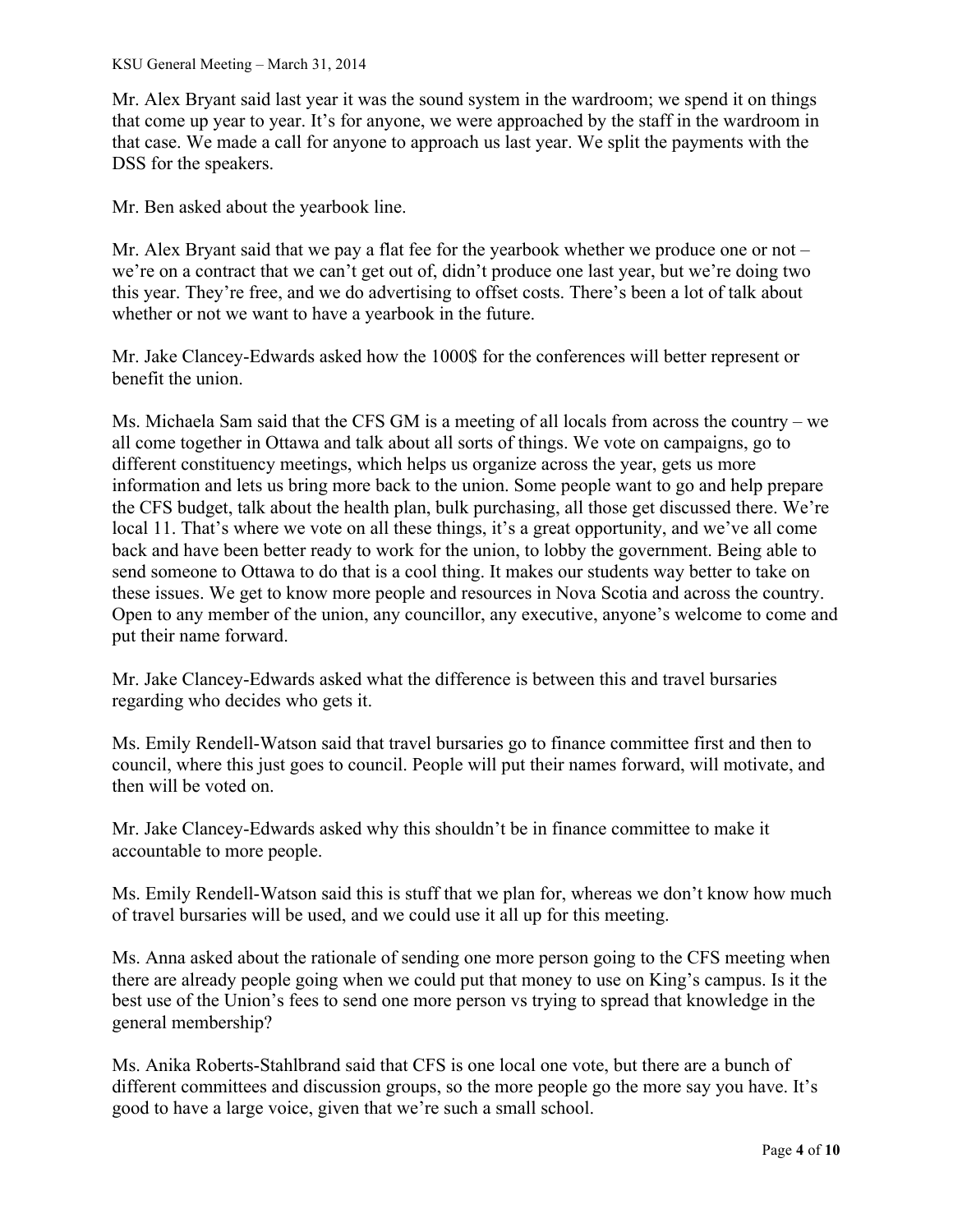*Ms. Katie Douglas moved to amend the motion by striking out 1500\$ from the campaigns line and inserting 2000\$. Seconded by Alex Bryant*

Ms. Katie Douglas said that next year will be a big year for campaigns; we haven't had very many big campaigns this year, and there are a few that have been ignored. There's talk of a day of action, which we haven't had for a year, and if we don't budget for it now it'll hit us when we're not expecting it.

Mr. Jake Clancey-Edwards asked what the money was spent on this year.

Ms. Katie Douglas said that it was spent on consent week, take back campus, powershift, green week, stuff like that, various Action!King's events, a project on encouraging the provincial vote.

Ms. Emily Rendell-Watson said yes, that would get rid of the surplus. Surpluses can be allocated to a budget line, and it makes sense for that to happen.

Mr. Jake Clancey-Edwards asked if it was a struggle to get rid of the tickets for Powershift this year – doesn't that imply that the budget wasn't fully utilized?

Ms. Katie Douglas said that the tickets cost 35\$, which is a lot for students, and a lot of students said that they wanted to go and couldn't. It made sense to subsidize it, and people were feeling uncomfortable telling us that they did have financial difficulties, and giving the tickets away made it more accessible and comfortable for people.

Mr. Evan McIntyre said that raising the budget – not opposed to it, but he'd like people to see where it's going to. Don't understand what 500\$ more will go to. It would be great for people to see what 500\$ will equal – this seems vague, but there are a lot of great intentions. Hard to propose a budget and then add something on when it's vague.

Mr. Alex Bryant said that it wasn't bumped up in the first place because we were thinking that we didn't have concrete ideas, but we would like to run all four campaigns next year, they are CFS campaigns. We were going to have to draw this money out of contingency, but this would outline our commitment early on as we head into the year.

Mr. Evan McIntyre asked if it would be possible to table this motion until the next GM – you're not going to spend all 2000\$ before the next GM.

Ms. Anna Dubinski said that campaigns has been cut as money gets tighter and tighter, which is heartbreaking, and this is an amazing change and she is very excited.

Ms. Katie Douglas said that she has talked to past EVPs before proposing this – one of them had a budget line of 3000\$ and they ran a day of action. Don't want to take on that kind of responsibility with a half of the budget that her predecessor had to spend.

*The amendment is adopted.*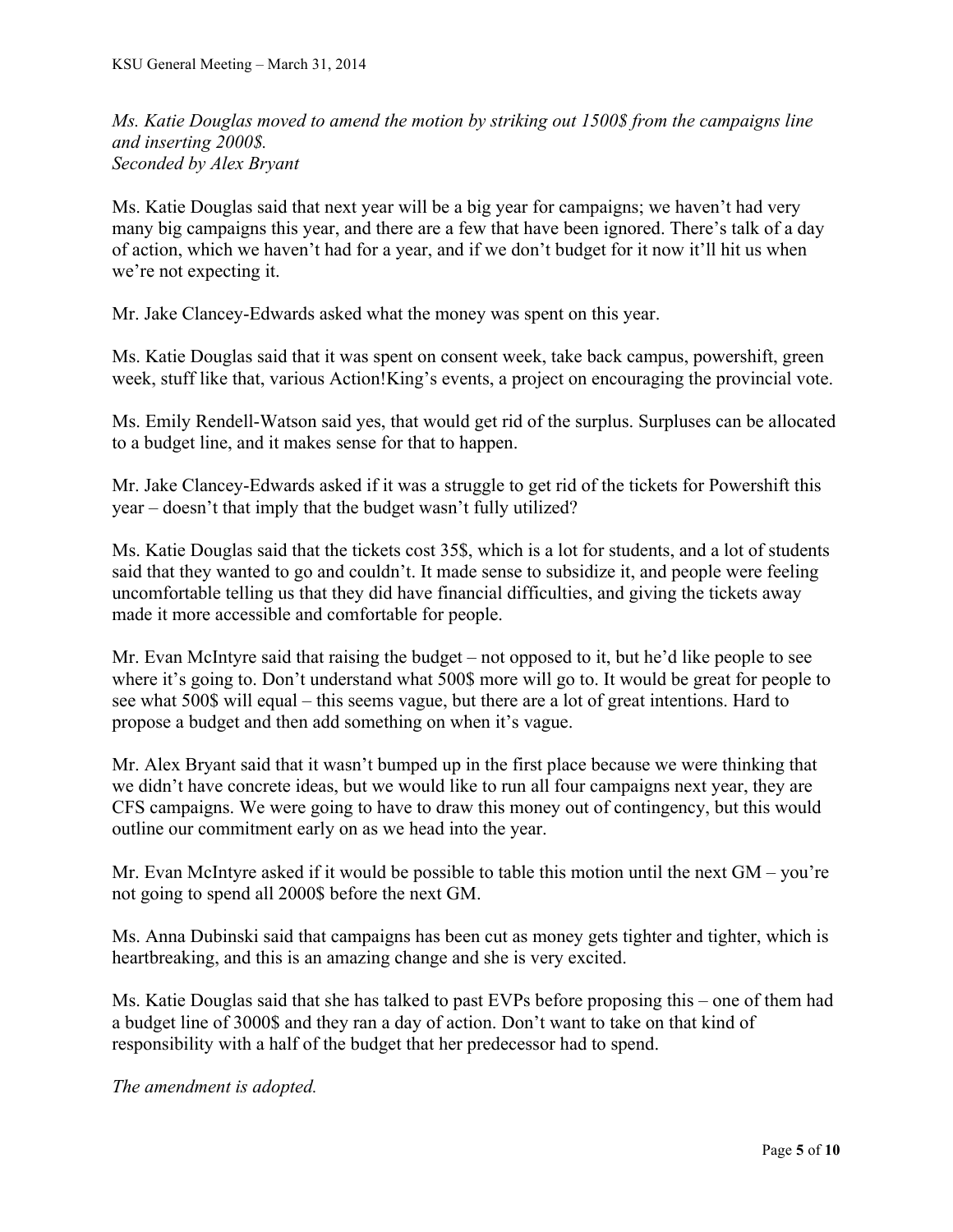*Ms Anna moved to add a prevision that the Galley levy be re-evaluated at the next Spring GM. Seconded by Michaela Sam*

Mr. Jacob Baker-Kretzmar asked what the procedure for that would be.

Mr. Jake Eidinger said that the levy would only be collected this year, and would have to be voted on again next year if it is to be collected again.

### *The amendment is adopted.*

*Ms. Anna moved to add 200\$ to the campus safety line, bringing it to 500\$. Duly seconded.*

Ms. Anna said that there are a lot of safety issues, particularly sexual, on campus, and it would be nice for the Campus Safety Office to have 500\$ to address these issues, and mental health.

Mr. Anna asked what the current 300\$ will be going towards.

Ms. Emily Rendell-Watson said that it can pay for a variety of things – speakers, campaigns, materials. Campaigns things can also come out of the campaigns line. The number is 300\$ based on what the Campus Safety Officer felt they needed, this is the number that made the most sense. If it was upped by 200\$ we would be in a deficit of around 70\$.

Mr. Jake Clancey-Edwards asked if the effective budget hasn't effectively increased by 300\$ this year, because sexual health products were removed?

Ms. Emily Rendell-Watson said yes. That was the number we were spending to begin with, we were overspending before.

Ms. Anna said that the issues that campus safety coordinator deals with are very important to all students, if you increase this budget hopefully more meaningful and impactful campaigns will be able to be run. 300\$ doesn't really allow for much as an annual budget in my experience.

Ms. Eleanor Hornbeck said that some of the things we're talking about could be done in harmony with people like the EVP, through their budgets.

Mr. Connor asked if the campus safety coordinator can use funds from the campaigns line.

Ms. Emily Rendell-Watson said that they could, if the EVP was willing.

Ms. Michaela Sam said that we're still in the hiring process; this may be a better one to reevaluate in the fall once we have hired a new campus safety officer. They can always try and use some money from the campaigns budget line.

Ms. Katie Douglas said that if her line is raised she'll have more money available for things like campus safety; she has numbers from previous years to work from, and would like to sit down with the campus safety officer and get them to prepare a budget; increases can always be pulled from contingencies.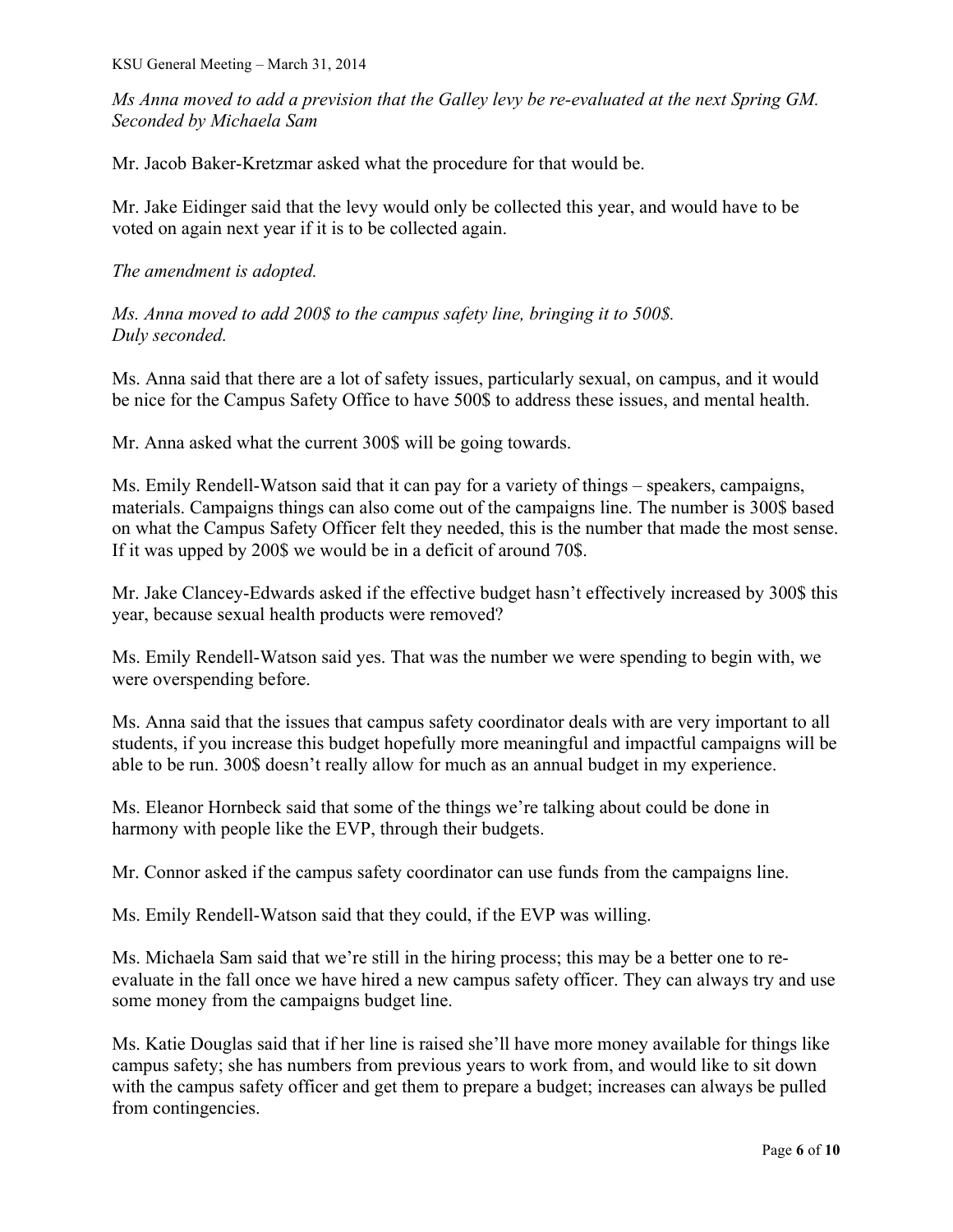## *The amendment is defeated.*

Mr. Zack asked why all the executive receive the same honoraria; do they all do an equal amount of work.

Mr. Alex Bryant said that originally, only the president was paid; as positions were added more people were paid, and salaries were eventually evened out. Summer honoraria would pay for time spent on campus working. The same basic honoraria is because we do try to work as a team, equally, and the additional summer honoraria because the president needs to stay over the summer. The president does do more work.

Ms. Gwendolyn Moncrieff-Gould asked why all Union Hired Positions, UHPs are paid the same amount.

Ms. Emily Rendell-Watson said that we discussed this a lot – UHPs are hired by the union for one of six positions. It's a discussion that needs to be continually had, can be potentially revisited, but will be discussed through the entire year. This can be talked about at the next GM, once we have enough data. We talked about whether we look at it based on the position, or how much work is put in, that's important to note. Many hard working people deserve more money.

Mr. Jake Clancey-Edwards asked why the executive salary and not the UHP honoraria were raised.

Ms. Emily Rendell-Watson said that executive honoraria has been in discussion for the entire year, has been researched for the entire year, and we haven't been having that discussion about UHPs. Hope that we can revisit it, but if we were to change them now we wouldn't have done enough background work.

Ms. Karen Gross said that we talked on finance committee about how these are honoraria, not wages or salaries. More about a general thank-you for the work that these people do. Also a distinction between the kind of work that executives and UHPs do; executives often cannot take on jobs because they are executives.

Mr. Jake Clancey-Edwards said that the work done by the executive is greater than the work done by the UHP, but the honoraria for executive was already for greater than that for UHPs. Seems a little bit odd to increase one and not the other.

## *Mr. Alex Bryant moved to amend the contingency line to read 5,123.59\$ instead of 5,000\$ Duly seconded*

Mr. Alex Bryant said that right now we have 123.59\$ on the bottom line, and it would be better to present a budget that has a zero bottom line, especially after we've asked membership to raise dues. We can reallocate this money in the fall.

*The amendment is adopted. The motion is adopted as amended.*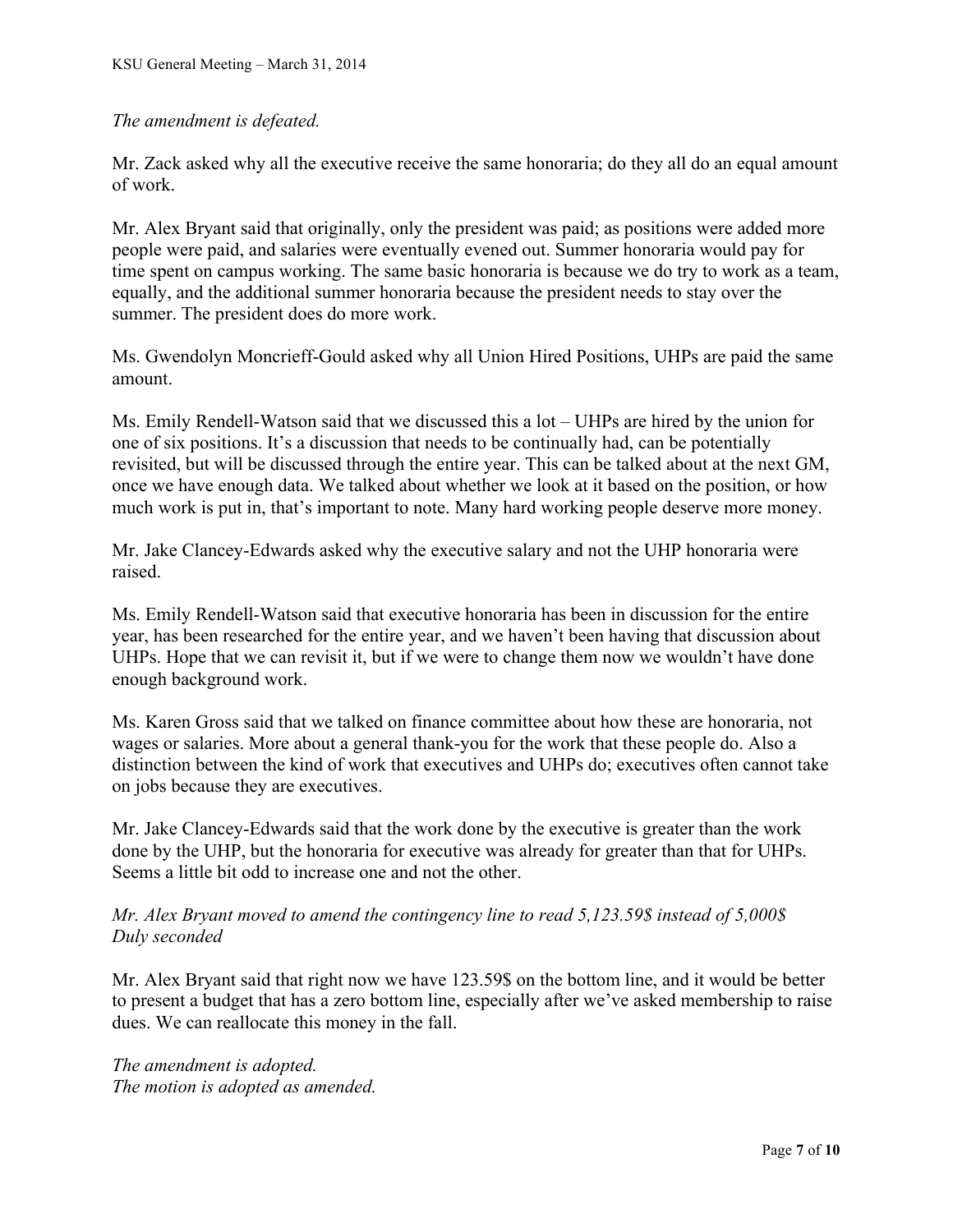4.2 (Special Resolution) BIRT that the revised Bylaws and Operations Policy be adopted. *Moved by Jacob Baker-Kretzmar Constitutional Review Committee recommends approval.*

Mr. Jacob Baker-Kreztmar said that he has handed out a list of all the by-laws that have changes; there are two copies of the full new by-laws. We're presenting the revised documents, which used to be the constitution and procedural handbook, now the bylaws and operations policy.

The review committee usually reviews and makes sure that bylaws are still legal; this time we went in depth because they need to be fixed. We don't write new policy, we recommend things to council, also don't make decisions. These new documents are recommended. Focused on typos, redundancies, and clarification.

Typos/grammar/words/numbering – we're allowed to fix typos without approval, but we did it as a part of this process anyways. We've added in things like 'the' in some places, small changes like that. There were a few references that were wrong because numbering has been changed, those have been fixed. Bylaws have also been renumbered, so they don't go to 90-something but instead have sections.

Redundancies – impeachment was listed twice, so it was taken out of operations policy and is now just in bylaws. Stuff like that has been cleaned up.

Ms. Karen Gross asked why we changed the name from Constitution to By-Laws.

Mr. Jake Eidinger said this has been a lengthy process; the KSU is incorporated under the societies' act of Nova Scotia, which says that bylaws must be called bylaws, legally.

Mr. Jacob Baker-Kreztmar said that some sections have been moved around, from operations to bylaws, like the operations policy, which could be amended by council though it mandates how council operates. Bylaw review committee was renamed and moved into bylaws.

### *The motion is adopted.*

4.3 (Special Resolution) BIRT that section 9.13.b of the Bylaws be amended by striking out "September 1st - August 31st" and inserting "April 1st - March 31st". *Moved by Jacob Baker-Kretzmar Constitutional Review Committee recommends approval.*

Mr. Jacob Baker-Kretzmar said that this defines our fiscal year – it's completely wrong, don't know why, we're fixing it. It should be the same as the university's.

*The motion is adopted.*

4.4 BIRT that if quorum is lost, any pending items will be referred to Council for final decision. *Moved by Jacob Baker-Kretzmar*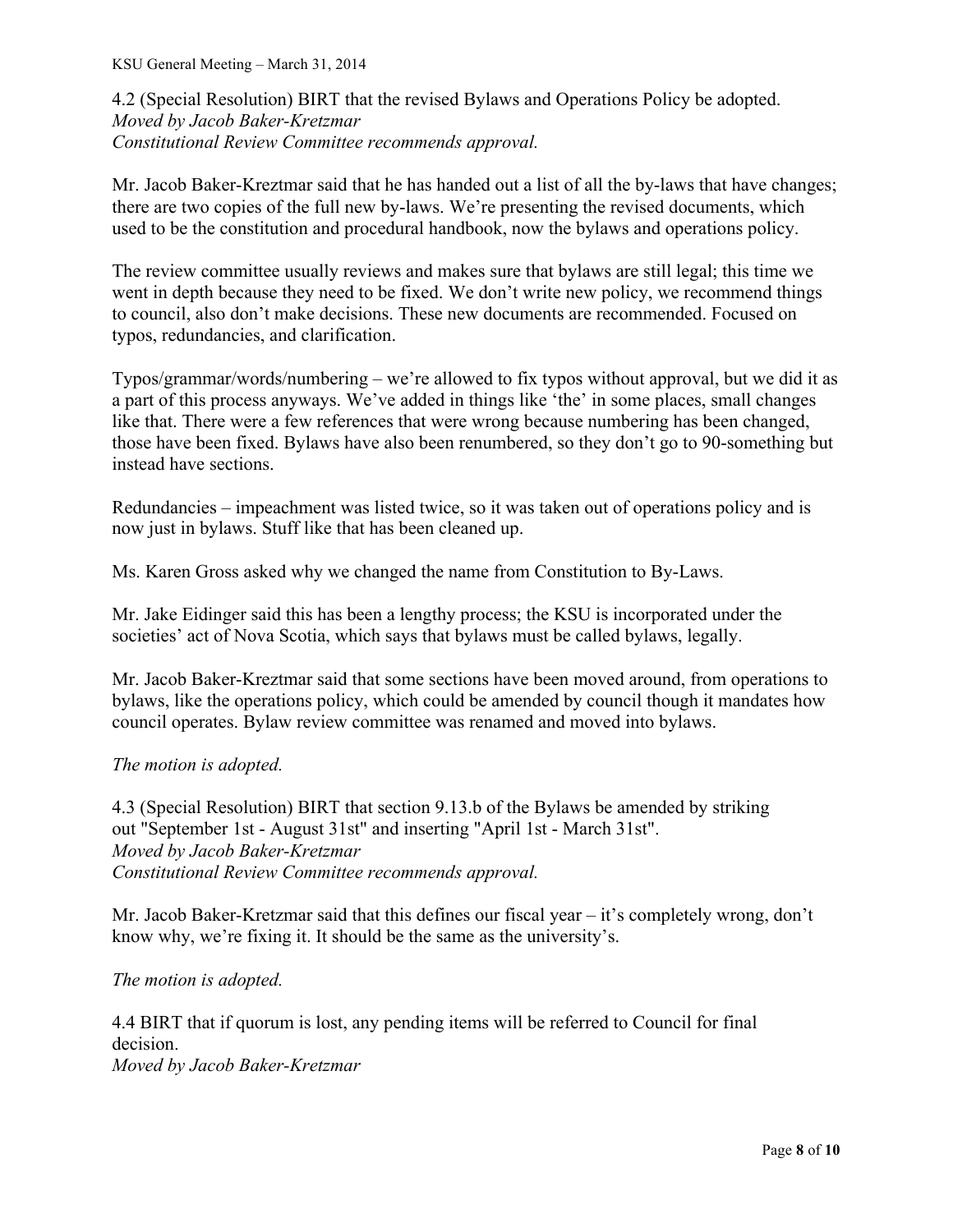Mr. Jacob Baker-Kretzmar said that we need 5% of membership to vote; this motion lets us vote at council.

*Mr. Evan McIntyre moved to amend the motion by inserting "provided that those items are adopted by two thirds of council" Duly seconded*

Mr. Jacob Baker-Kretzmar said that <sup>3</sup>/<sub>4</sub> would be a bit high considering the size of council; maybe 2/3 would be better.

Ms. Anna Dubinski said that she is with the spirit of the motion, but she doesn't think that it's a good idea because we don't expect a 2/3 majority at these meetings, so why would we expect them at council?

Ms. Hannah asked what would happen if people left and we couldn't vote without this motion.

Ms. Anna asked why this is important to do, why we suggest this.

Mr. Alex Bryant said that last year we often took a very long time to get through the budget, not committee motions, and committees are usually quick to get through and often elected at council.

Ms. Michaela Sam said that we vote here to fill the blanks, and then pass the motions afterwards; this wouldn't affect the process too much in my experience.

*The amendment is adopted.* 

Ms. Hannah said that she understands why this is necessary, but finds this kind of sketchy – so many ways that this could be abused. Oh, just for this meeting, nevermind.

Ms. Anna said that it might be a good idea to advertise the open committee positions – then the union would have less a chance of being accused of nepotism. The message I get is that we have to be friends with council members to be nominated.

Mr. Jacob Baker-Kretzmar said that all the posters had the positions listed, and all the positions have been advertised for a week, are on the website, and were in TWAK. Will try and spread that around even more.

*Ms. Haritha Popuri called the question. Duly seconded. The question is called. The motion is adopted as amended.*

Mr. Alex Bryant asked for a quorum count.

Mr. Jake Eidinger said that we have 45 people; we can recess or adjourn.

*Ms. Michaela Sam motions to adjourn.*